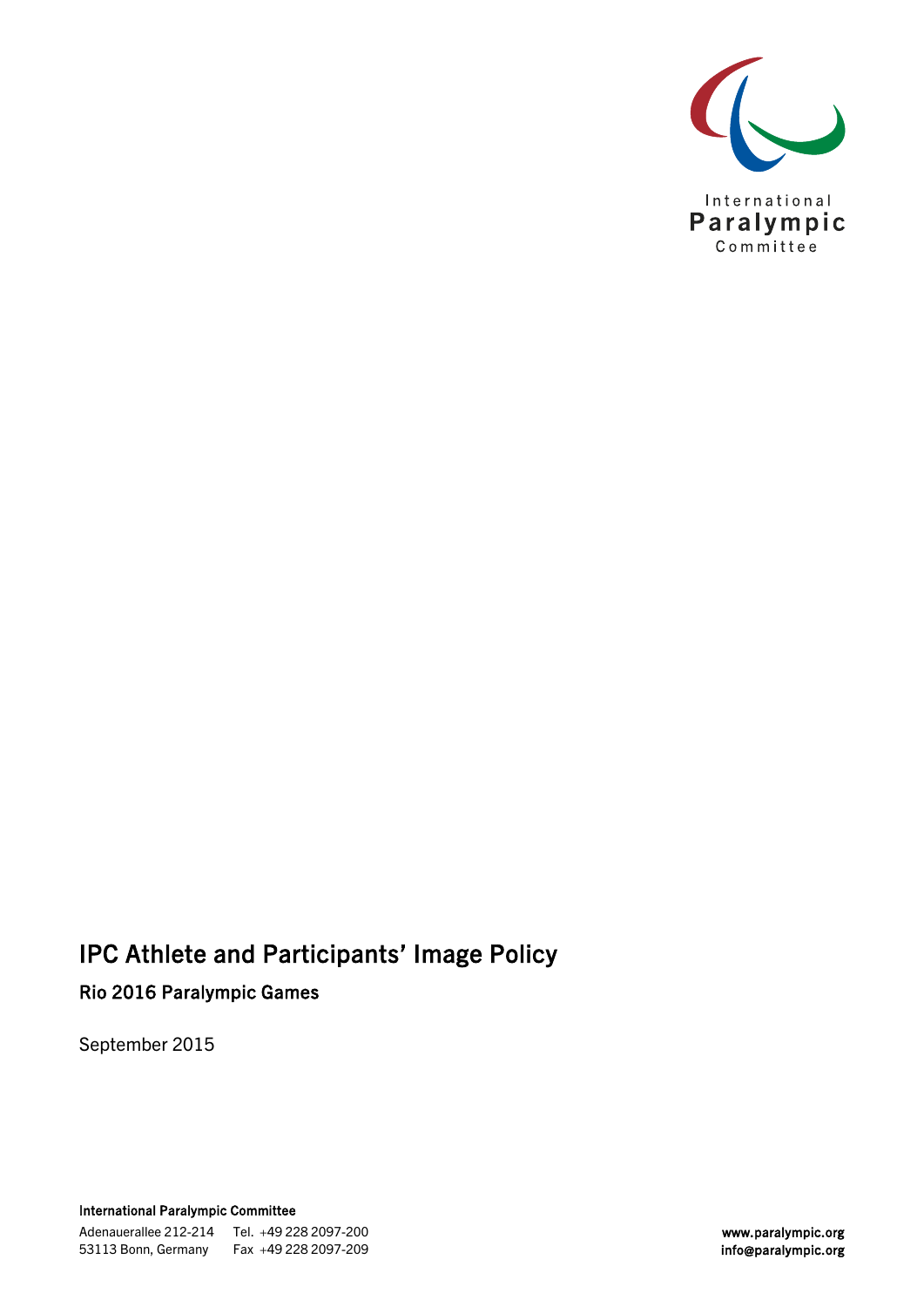

# 1 The Rule in the Eligibility Code Form

The IPC Handbook states:

*"to be eligible for participation in the Paralympic Games a competitor must comply with, observe and abide by the rules of the IPC and must be entered by his/her National Paralympic Committee. Every competitor shall abide by the IPC Eligibility Code".*

According to paragraph 8 of the Rio 2016 Eligibility Code, an athlete agrees:

*"not to allow my person, name or image or sport performance(s) to be used for advertising purposes during the Paralympic Games, save in accordance with the IPC Athlete and Participants' Image Policy for the Rio 2016 Paralympic Games."* 

This policy applies to the use of the person, name, picture, image, likeness or sports performance (the "Attributes") of a competitor, coach, trainer or official (hereinafter jointly referred to as "Participants") participating in the Rio 2016 Paralympic Games (hereinafter the "Paralympic Games"), during the period of Paralympic Games. For these purposes, the relevant period begins nine days prior to the Opening Ceremony and concludes at the end of the third day after the Closing Ceremony of the Paralympic Games, i.e. 30 August 2016 until 21 September 2016 (hereinafter the "Paralympic Games Period").

### 2 The Purpose of the Rule

The purpose of this rule is to prevent ambush marketers from using their association with Participants to suggest or imply that they have an association with the Paralympic Games, a Paralympic Team or the Paralympic Movement. Such unauthorised association undermines the exclusivity that the IPC, Rio 2016 and/or NPCs can offer to official partners. Without this investment from official partners, the Paralympic Games and Paralympic Teams cannot be adequately financed and the Paralympic Movement cannot achieve its vision to enable Paraathletes to achieve sporting excellence to inspire and excite the world. The suggestion of an official association with the Paralympic Movement through use of athletes (or other Participants) and their image is particularly powerful during the Paralympic Games Period.

# 3 The General Principle

Further to the rule in the Eligibility Code, Participants may receive waivers for use of their Attributes during the Paralympic Games Period as specified in this policy.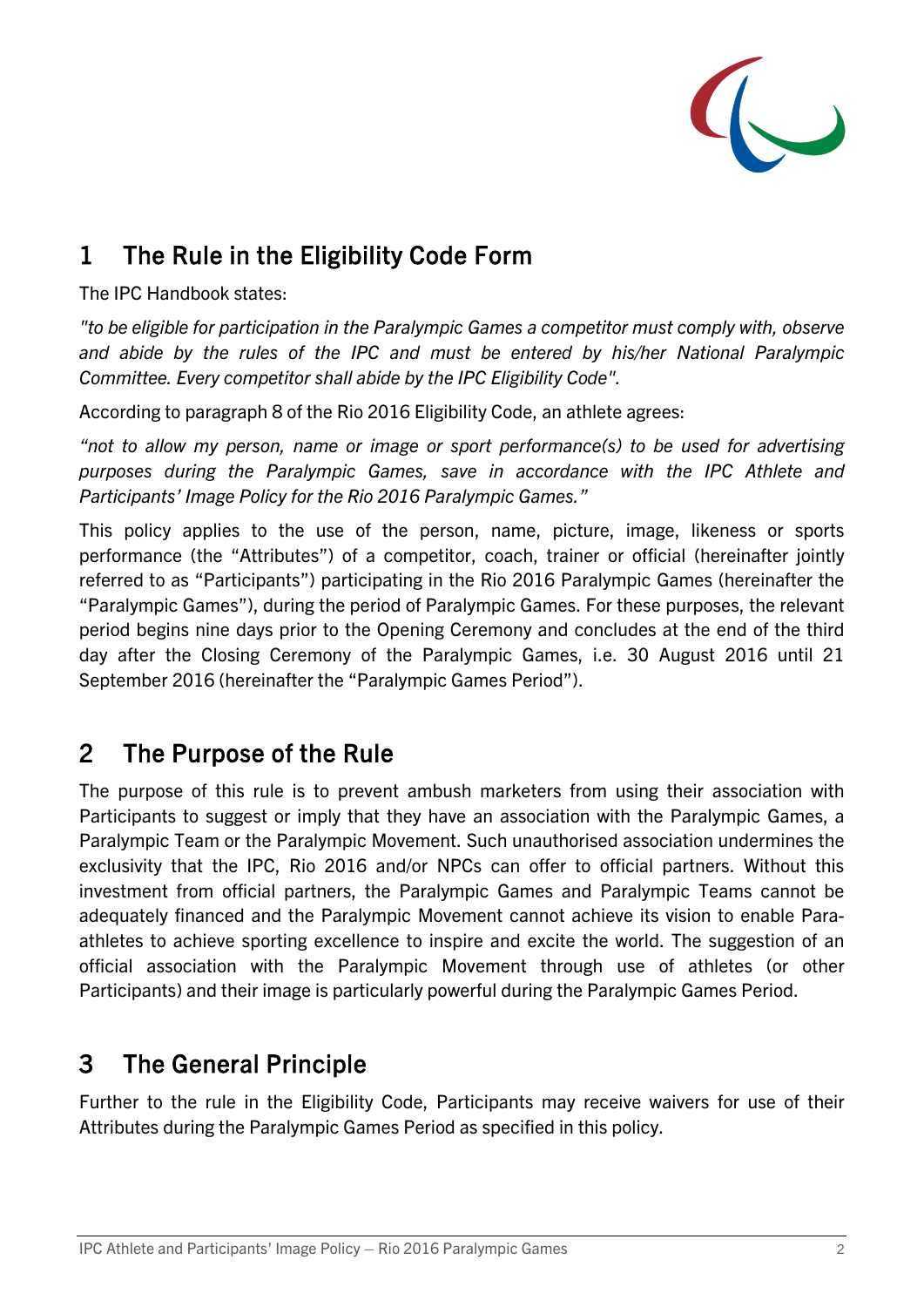

The following activities are permitted:

- 3.1 the use of a Participant's Attributes for advertising purposes by a company or brand where such use clearly does not create, whether directly or indirectly, the impression of a commercial connection between, on the one hand, the company or brand and, on the other hand, the Paralympic Games, the IPC, the Paralympic Movement, Rio 2016, or the Participant's National Paralympic Committee or National Paralympic Team; and
- 3.2 with a waiver, the use of a Participant's Attributes by Paralympic sponsors and Paralympic Broadcasting Rights Holders (hereinafter the "Paralympic Commercial Partners") in compliance with the conditions set out in clauses 4 and 6 below.

### 4 Notification and Application Process

4.1 The following notification and application process applies in cases of the intended use of a Participant's Attributes during the Paralympic Games Period:

### 4.1.1 For Non-Paralympic Commercial Partners:

The use of a Participant's Attributes during the Paralympic Games Period by a company or brand that is not a Paralympic Commercial Partner (hereinafter the "Non-Paralympic Commercial Partners") is permitted only if the requirements of 3.1 are satisfied. In order to assess whether 3.1 is satisfied, any Participant that intends to permit the use of their Attributes by a Non-Paralympic Commercial Partner shall notify the relevant Games party (defined below) and shall (or shall cause his agent or the applicable Non-Paralympic Commercial Partner to) supply full details of the identity of the Non-Paralympic Commercial Partner, a contact name and details within the Non-Paralympic Commercial Partner, with a description of the intended use of the Participant's Attributes (nature and scope of the intended campaign), as well as such other information as may be requested by the relevant Games party.

The 'relevant Games party' is:

- in cases where the use of the Participant's Attributes is intended to be international (i.e. in more than one country), the IPC;
- in cases where the use of the Participant's Attributes is intended to be national (i.e. in one territory), the Participant's NPC and, should the use be in the territory of an NPC other than the Participant's NPC, such other NPC; and
- in cases where the use of the Participant's Attributes is intended to be in the host territory for the Paralympic Games, Rio 2016.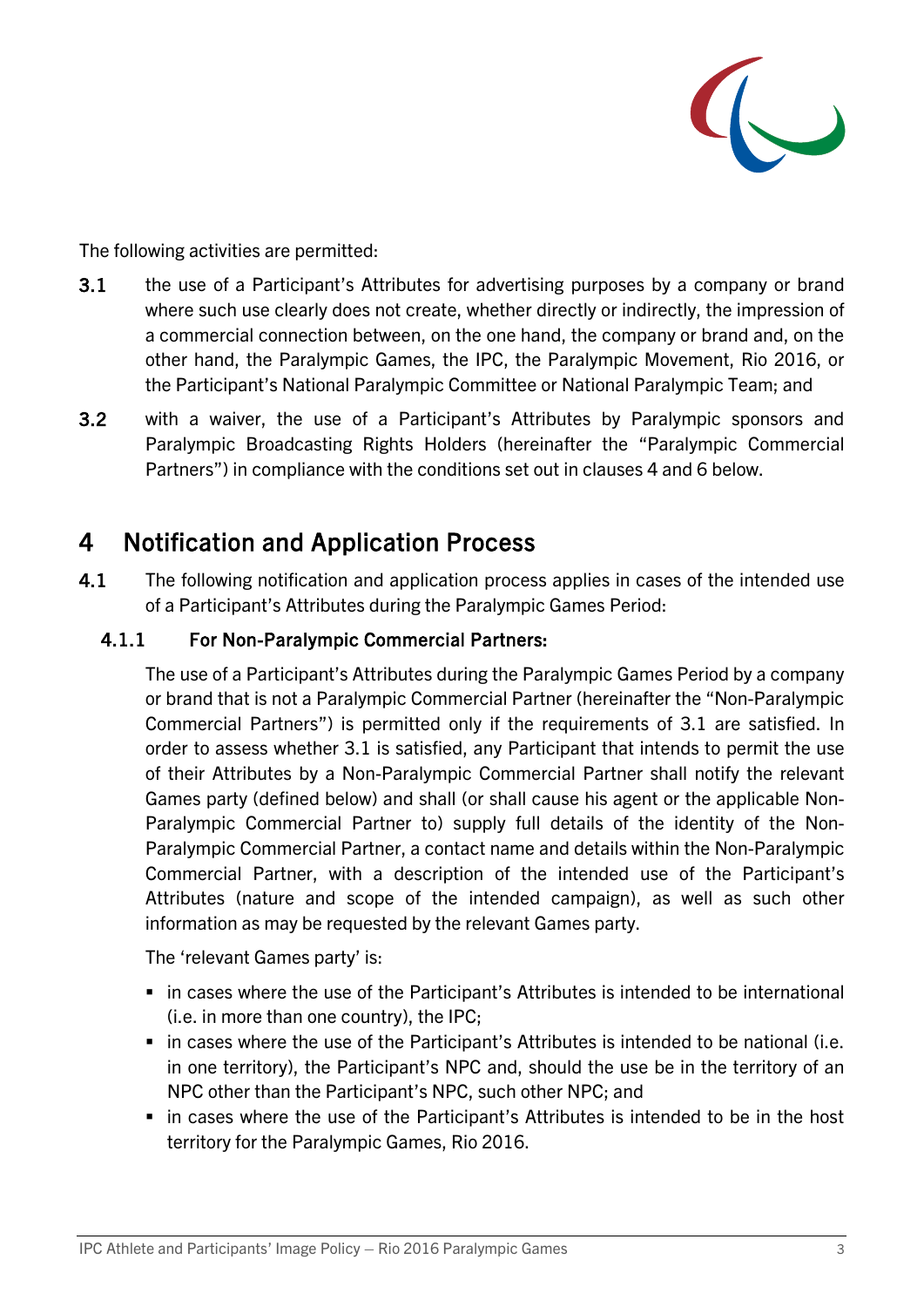

The relevant Games party has the right to deny the proposed use of the Participant's Attributes on the grounds that the requirements of 3.1 will not be met.

#### 4.1.2 For Paralympic Commercial Partners:

Paralympic Commercial Partners that intend to use a Participant's Attributes during the Paralympic Games Period shall notify the relevant Games party and shall supply full details of the intended use of the Participant's Attributes (nature and scope of the intended campaign).

The 'relevant Games party' is:

- in cases where the use of the Participant's Attributes is intended to be by a Paralympic Commercial Partner that has an agreement with the IPC or is a Paralympic Broadcasting Rights Holders, the IPC;
- in cases where the use of the Participant's Attributes is intended to be by a Paralympic Commercial Partner that has an agreement with an NPC, that NPC and, should the use be in the territory of an NPC other than the Participant's NPC, such other NPC; and
- in cases where the use of the Participant's Attributes is intended to be by a Paralympic Commercial Partner that has an agreement with Rio 2016.
- 4.2 Notifications, applications and all supporting documentation shall be submitted electronically and should be responded to within 21 days. If the IPC, NPC or Rio 2016 (as the case may be) does not respond within the 21-day period, the application for use by a Paralympic Commercial Partner shall be deemed authorised. Deemed authorisation shall not apply to Non-Paralympic Commercial Partners.
- 4.3 The IPC, the relevant NPC(s) and Rio 2016 may refer applications to each other for further assessment.

### 5 Non-Paralympic Commercial Partners – Inadmissible Practices

By way of illustration, the following practices by Non-Paralympic Commercial Partners are strictly prohibited, including during the Period of the Paralympic Games:

 Any use of the Paralympic Properties as defined in the IPC Bylaw on Intellectual Property Rights (see IPC Handbook, section I, chapter 2.9 at http://www.paralympic.org/the-ipc/handbook), or any NPC or Rio 2016 related symbol, design or terminology protected under national legislation, trademark or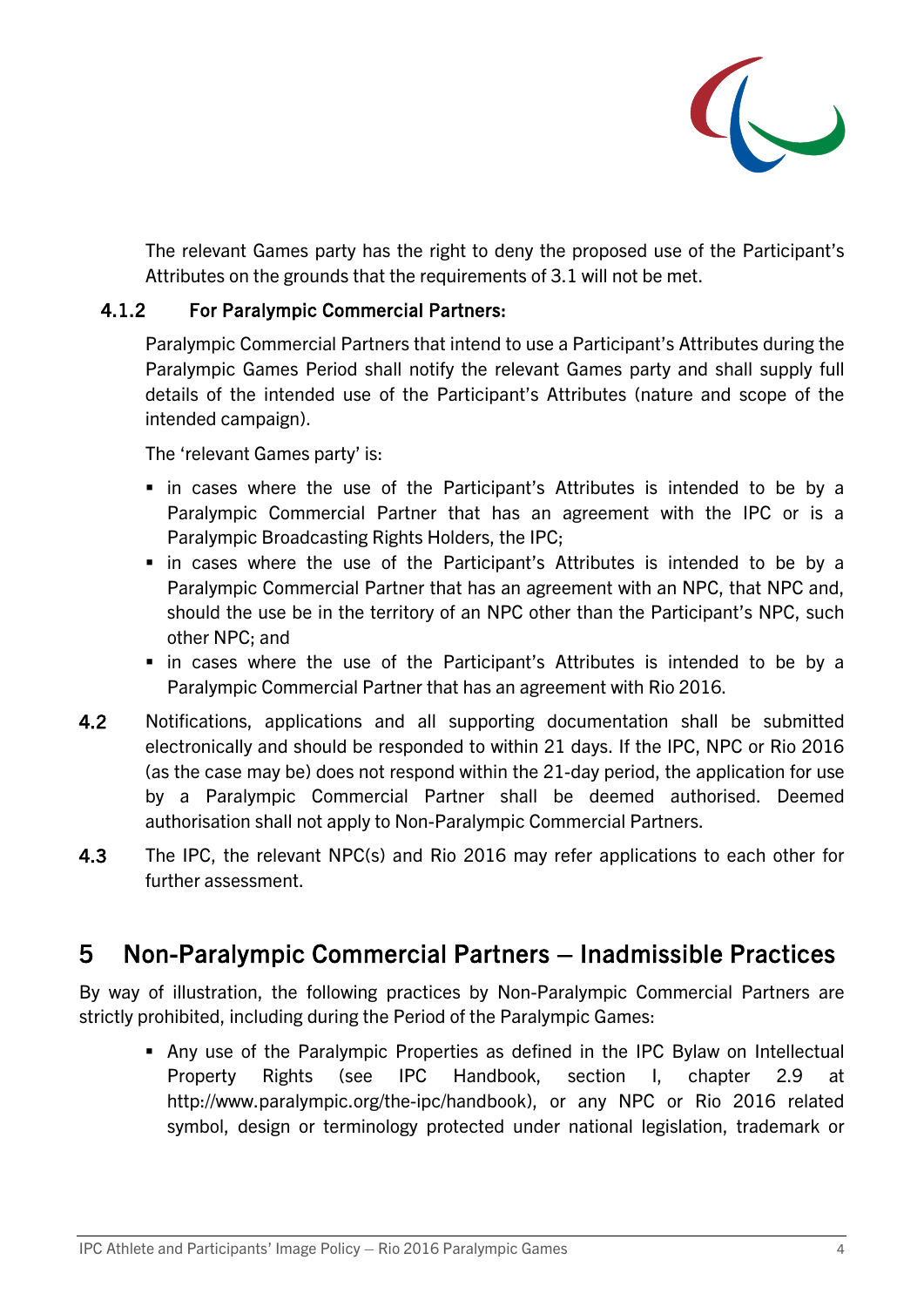

copyright law, or of any symbol, design or terminology or expression creating a risk of confusion with these properties.

- Any express or implied written/visual allusion to the Paralympic Games.
- Any use of the image of a Participant taken during the Paralympic Games in combination with a company or brand unless it is impossible to identify the fact that the image was taken during the Paralympic Games and no reference is made to the Paralympic Games.
- Any use of the image of a Participant in an advertising campaign which was started at such time before the Paralympic Games Period whereby the advertising campaign creates the impression of a commercial connection between the Non-Paralympic Commercial Partner and the Paralympic Games or that it is run to benefit from the appeal of the Paralympic Games.
- Any reference to a Participant's role in the Paralympic Games, or to a Participant's performances during the Paralympic Games, or during any past editions of the Paralympic Games.
- Any use of the "Paralympic listed terms or expressions" alongside the Participant's Attributes.
- Any use of a term or expression alongside the Participant's Attributes so closely resembling one of the "Paralympic listed terms or expressions" as to be likely to be mistaken for such term or expression.

*"Paralympic listed terms or expressions" include the following:*

- − Paralympic − Paralympics − Paralympic Games
- − Paralympian(s) (except as included in a balanced biographical reference)
- − The Paralympic motto "Spirit in Motion" and any translation of the Paralympic motto
- Any use of other "Paralympic-related terms" in such a way as to imply an association between, on the one hand, the Participant and, on the other hand, the Paralympic Games, the IPC, an NPC or Rio 2016.

*"Paralympic-related terms" include the following, depending upon context:*

- − 2016 − Gold − Medal − Victory
- − Rio/Rio de Janeiro − Silver − Performance − Sponsors
- − Games − Bronze − Summer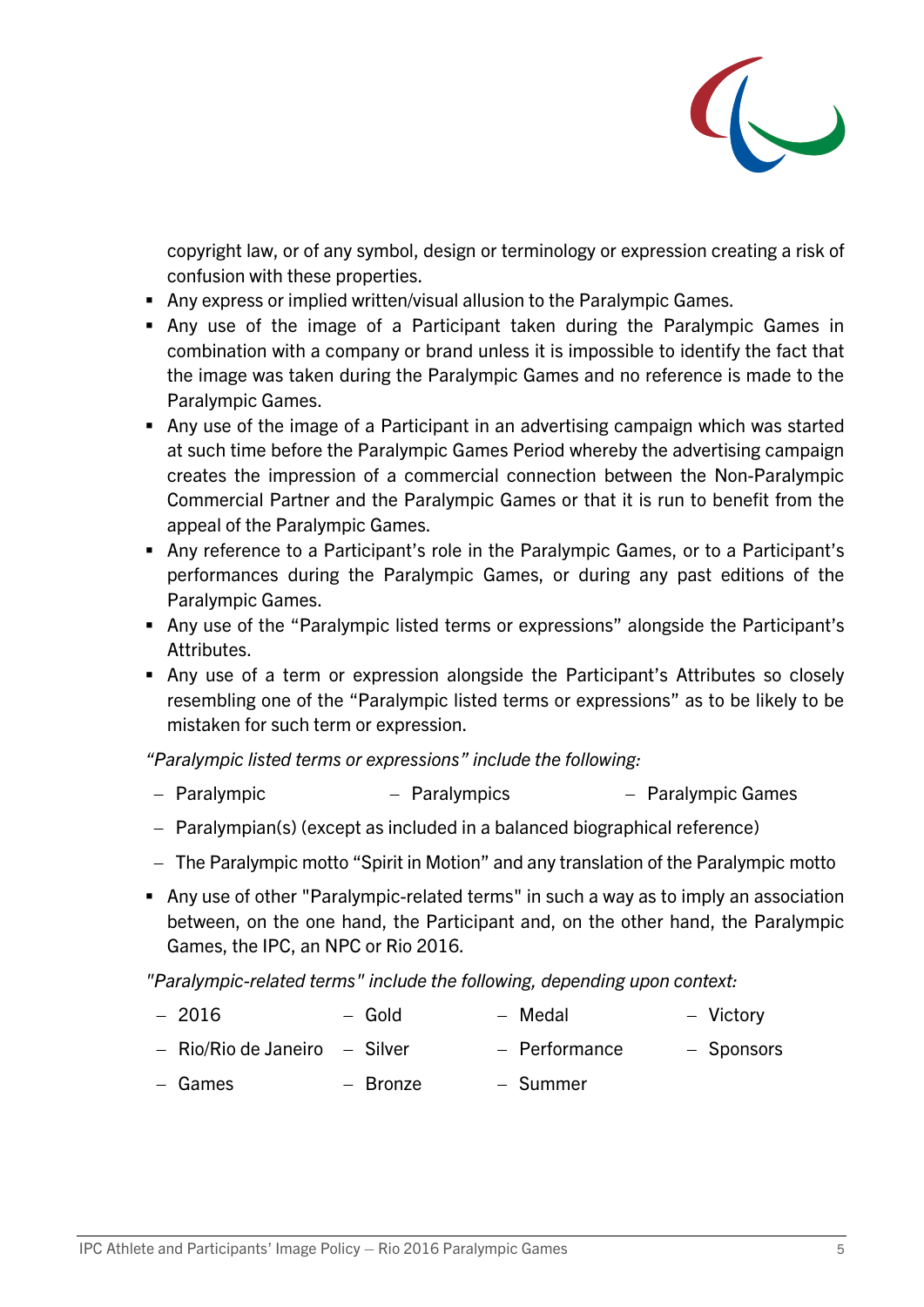

## 6 Paralympic Commercial Partners – Usage Guidelines

#### 6.1 Permitted usage

The following provisions apply to the use by Paralympic Commercial Partners of a Participant's Attributes during the Paralympic Games Period.

In addition to any approved use under 3.2, Paralympic Commercial Partners may use a Participant's Attributes in authorised communications, which shall mean:

- I. supporting messages expressing the encouragement to a Participant or the NPC Paralympic Team in view of their participation in the Paralympic Games;
- II. congratulatory messages praising the athlete or the NPC Paralympic Team for their achievement at the Paralympic Games; and
- III. any other Paralympic-related activation of their Paralympic sponsorship, including advertising/promotions and social media campaigns subject to the terms of their sponsorship agreement and the cumulative conditions outlined immediately below.
	- − NPC sponsors may use, for Authorised Communications only, the image of a Participant or of the NPC Paralympic Team, within the territory of the NPC in which it is a sponsor.
	- − Broadcasting Rights Holders may use, for Authorised Communications only, the image of a Participant or of the NPC Paralympic Team in the Territory for which such Broadcasting Rights Holder has been granted rights.
	- − Authorised Communications may not under any circumstances make references to direct use of any product or service that enhances performance in practicing or competing in sport. This includes references such as "official product" of the Participant or the Team.
	- − Participant's Paralympic biographical references may only be used in a factual manner (e.g., 2012 Paralympic Gold Medallist).

#### 6.2 Clothing requirements

When the Participants Attributes are being used by a Paralympic Commercial Partner in accordance with the terms of this Policy the Participant must appear dressed:

- I. in their National Paralympic team uniform or clothing (as defined by their NPC)
- II. in generic, unbranded clothing, or
- III. with the express approval of their NPC, in other clothing branded in accordance with IPC Manufacturer Identification Guidelines - Rio 2016 Paralympic Games.